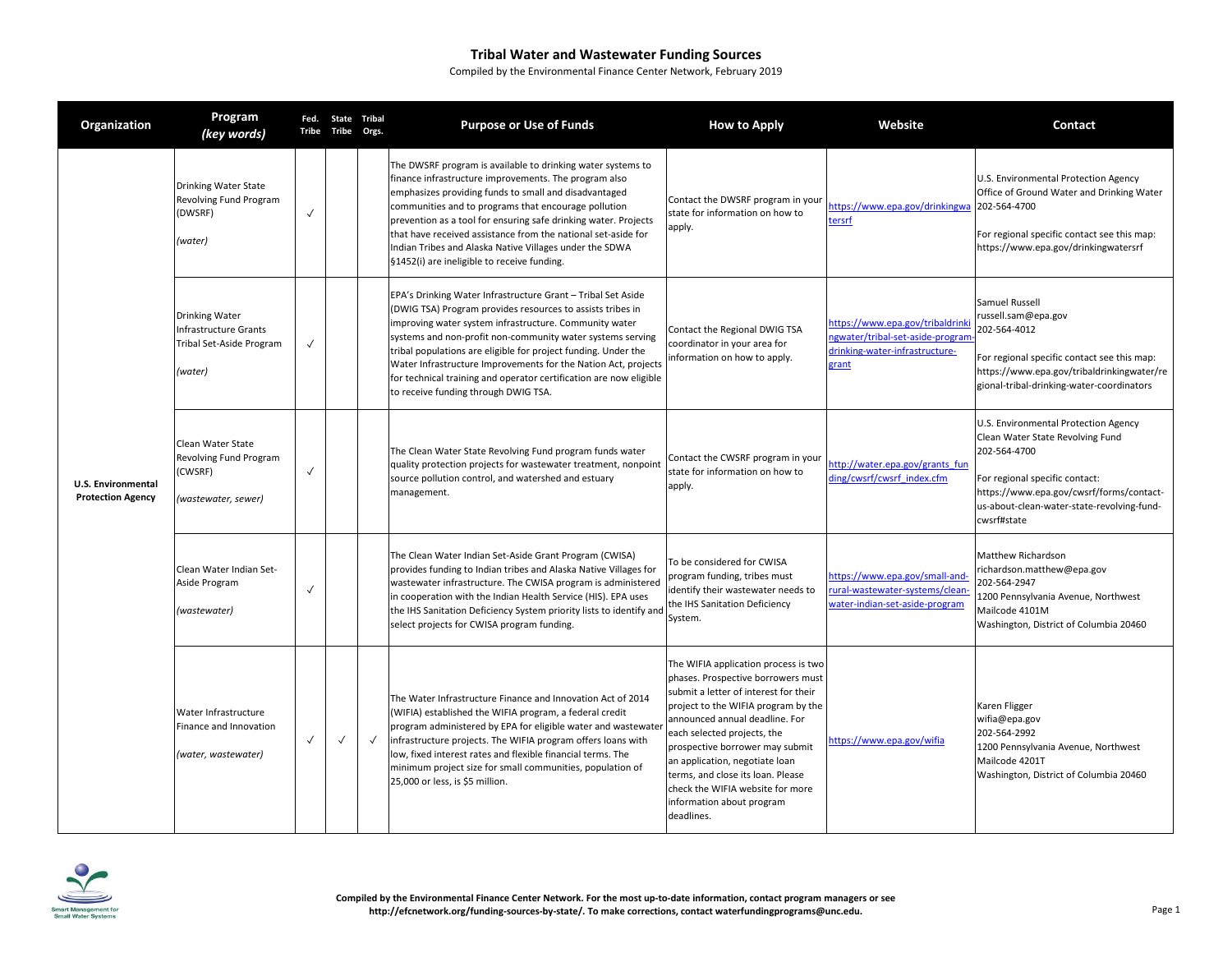| Organization                  | Program<br>(key words)                                                                                                 | Tribe        | Fed. State Tribal<br><b>Tribe</b> | Orgs. | <b>Purpose or Use of Funds</b>                                                                                                                                                                                                                                                                                                                                                                                                            | <b>How to Apply</b>                                                                                                                                                          | Website                                                                                                                      | Contact                                                                                                                                                                                                                                                                                         |
|-------------------------------|------------------------------------------------------------------------------------------------------------------------|--------------|-----------------------------------|-------|-------------------------------------------------------------------------------------------------------------------------------------------------------------------------------------------------------------------------------------------------------------------------------------------------------------------------------------------------------------------------------------------------------------------------------------------|------------------------------------------------------------------------------------------------------------------------------------------------------------------------------|------------------------------------------------------------------------------------------------------------------------------|-------------------------------------------------------------------------------------------------------------------------------------------------------------------------------------------------------------------------------------------------------------------------------------------------|
| <b>USDA Rural Development</b> | Waste and Water Disposal<br><b>Direct Loans and Grants</b><br>(water, sewer)                                           | $\checkmark$ |                                   |       | The purpose of this program is to develop water and waste<br>disposal systems in rural areas with populations less than<br>10,000. Fixed, low interest rates. Repayment - up to 40 years.<br>Grants may be available.                                                                                                                                                                                                                     | rolling basis. Paper applications are<br>accepted, or applicants can register<br>for and use RD Apply. Information is<br>available here:<br>http://www.rd.usda.gov/programs- | ttps://www.rd.usda.gov/programs<br>services/water-waste-disposal-<br>oan-grant-program                                       | <b>Tedd Buelow</b><br>tedd.buelow@wdc.usda.gov<br>720-544-2911<br>Building 56 Room 2300<br>Denver, Colorado 80225<br>For local contacts, please select the state of<br>interest in the right dropdown list on the<br>websites or visit:<br>https://www.rd.usda.gov/contact-us/state-<br>offices |
|                               | Water and Waste Disposal<br>Guaranteed Loan Program<br>(water, sewer)                                                  | $\checkmark$ |                                   |       | The purpose of this program is to provide a loan guarantee for<br>the construction or improvement of water and waste disposal<br>projects serving the financially needed communities of rural<br>areas. This is achieved through bolstering existing private credit<br>structure through the guarantee of quality loans. Guarantees up<br>to 90% available to eligible lenders.                                                           |                                                                                                                                                                              | http://www.rd.usda.gov/program<br>s-services/water-waste-disposal-<br>oan-guarantees                                         |                                                                                                                                                                                                                                                                                                 |
|                               | Water and Waste Disposal<br>Grants to Alleviate Health<br>Risks on Tribal Lands and<br>Colonias<br>(water, wastewater) | $\checkmark$ |                                   |       | This grant provides access to safe reliable drinking water and<br>waste disposal facilities and services to low-income<br>communities that face significant health risks. Funds can be<br>used for construction of basic drinking water and waste disposal Applications are accepted on a<br>systems including storm drainage. Tribal projects also must<br>meet health and safety, per capita and unemployment criteria.                 |                                                                                                                                                                              | http://www.rd.usda.gov/program<br>-services/water-waste-disposal-<br>rants-alleviate-health-risks-triba<br>ands-and-colonias |                                                                                                                                                                                                                                                                                                 |
|                               | <b>Emergency Community</b><br><b>Water Assistance Grants</b><br>(water)                                                | $\checkmark$ |                                   |       | This grant program is designed to assist rural communities that<br>have experienced a significant decline in quantity or quality of<br>drinking water due to an emergency, or in which such decline is services/rd-apply<br>considered imminent, to obtain or maintain adequate<br>quantities of water that meets the standards set by the Safe<br>Drinking Water Act.                                                                    |                                                                                                                                                                              | nttp://www.rd.usda.gov/progran<br>s-services/emergency-communit<br>water-assistance-grants                                   |                                                                                                                                                                                                                                                                                                 |
|                               | Special Evaluation<br><b>Assistance for Rural</b><br>Communities and<br>Households (SEARCH)<br>(water, wastewater)     | $\checkmark$ |                                   |       | This program assists very small, financially distressed rural<br>communities with predevelopment feasibility studies, design<br>assistance, and technical assistance on proposed water and<br>waste disposal projects.                                                                                                                                                                                                                    |                                                                                                                                                                              | http://www.rd.usda.gov/program<br>-services/search-special-<br>evaluation-assistance-rural-<br>communities-and-households    |                                                                                                                                                                                                                                                                                                 |
|                               | Water and Waste Disposal<br><b>Predevelopment Planning</b><br>Grants<br>(water, wastewater)                            | $\sqrt{ }$   |                                   |       | This program assists low-income communities with initial<br>planning and development of an application for USDA Rural<br>Development Water and Waste Disposal direct loan/grant and<br>loan guarantee programs. The maximum is \$30,000 or 75% of<br>the predevelopment planning costs.                                                                                                                                                   |                                                                                                                                                                              | http://www.rd.usda.gov/program<br>-services/water-waste-disposal-<br>oredevelopment-planning-grants                          |                                                                                                                                                                                                                                                                                                 |
|                               | <b>Business and Industry</b><br>Guaranteed Loan<br>(small business)                                                    | $\sqrt{ }$   |                                   |       | This program improves the economic health of rural<br>communities by increasing access to business capital through<br>loan guarantees that enable commercial lenders to provide<br>affordable financing for businesses in eligible rural areas.<br>Lenders such as federal or state-chartered banks, savings and<br>loans, farm credit banks, and credit unions can apply for the<br>program. Businesses can qualify for loan guarantees. | Applications are accepted<br>continuously. To apply, contact your<br>regional office.                                                                                        | https://www.rd.usda.gov/progra<br>ms-services/business-industry-<br>oan-guarantees                                           | For state contacts, please select the state of<br>interest in the right dropdown list on the<br>website.                                                                                                                                                                                        |

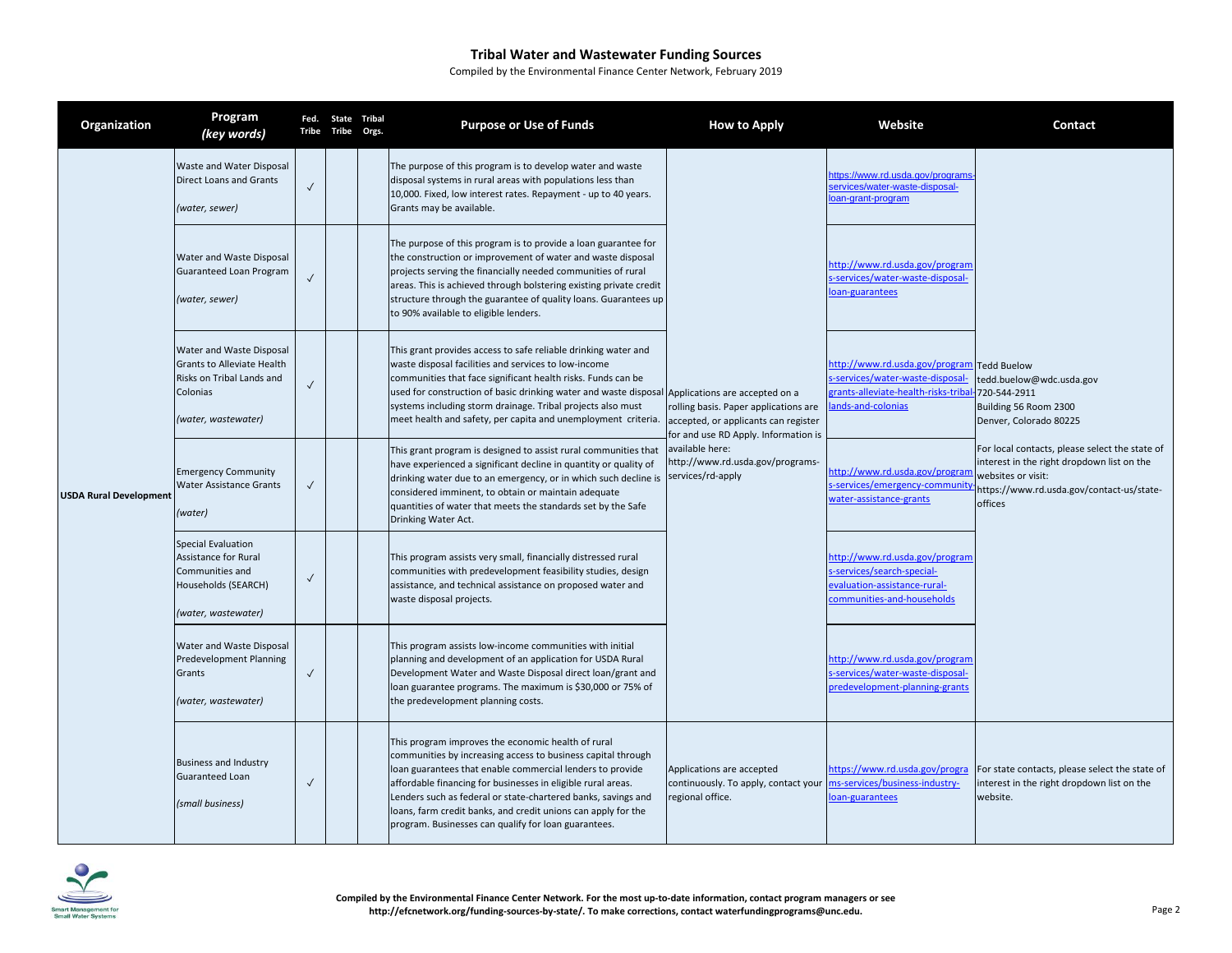| Organization                                                      | Program<br>(key words)                                                                          |              | Fed. State Tribal<br>Tribe Tribe | Orgs.        | <b>Purpose or Use of Funds</b>                                                                                                                                                                                                                                                                                                                                                                                                                                                                                   | <b>How to Apply</b>                                                                                                                                                                                                                    | Website                                                                                                         | Contact                                                                                                                                                                                                                            |
|-------------------------------------------------------------------|-------------------------------------------------------------------------------------------------|--------------|----------------------------------|--------------|------------------------------------------------------------------------------------------------------------------------------------------------------------------------------------------------------------------------------------------------------------------------------------------------------------------------------------------------------------------------------------------------------------------------------------------------------------------------------------------------------------------|----------------------------------------------------------------------------------------------------------------------------------------------------------------------------------------------------------------------------------------|-----------------------------------------------------------------------------------------------------------------|------------------------------------------------------------------------------------------------------------------------------------------------------------------------------------------------------------------------------------|
| <b>HUD Southwest Office of</b><br><b>Native American</b>          | <b>Indian Community</b><br>Development Block Grant<br>(ICDBG)<br>(water, wastewater)            | $\checkmark$ |                                  | $\checkmark$ | Provides funding for recipients in infrastructure construction,<br>such as water and sewer facilities. Eligible applicants for<br>assistance include any Indian tribe, band, group, or nation<br>(including Alaska Indians, Aleut, and Eskimos) or Alaska Native<br>village which has established a relationship to the Federal<br>government as defined in the program regulations. In certain<br>instances, tribal organizations may be eligible to apply.                                                     | An electronic copy of the application<br>package and application instructions<br>for this NOFA can be downloaded<br>from: www.grants.gov                                                                                               | http://portal.hud.gov/hudportal/<br>HUD?src=/program_offices/publi<br>indian housing/ih/grants/icdbg            | Frederick Griefer<br>onap-icdbg@hud.gov<br>202-708-1112<br>451 7th Street Southwest, Room. 4108<br>Washington, District of Columbia 20410                                                                                          |
|                                                                   | Indian Housing Block Grant<br>IHBG)<br>(water, wastewater)                                      | $\checkmark$ |                                  | $\checkmark$ | The IHBG program allocates formula funding to tribes or tribally Each Tribe or Tribally Designated<br>designated housing entities for the delivery of a range of<br>affordable housing opportunities and housing-related activities<br>to low and moderate income members of Federally recognized<br>Indian tribes, Alaska Native villages, and native Hawaiians. Each<br>year, IHBG recipients identify and report on IHBG-funded<br>activities.                                                                | Housing Entity must submit a form<br>HUD 52735, a combined Indian<br>Housing Plan and Annual<br>Performance Plan (IHP/APR) to the<br>SWONAP at least 75 days before its<br>fiscal year end.                                            | https://portal.hud.gov/hudportal<br>/HUD?src=/program offices/pub<br>c indian housing/ih/grants/ihbg            | Frederick Griefer<br>onap-icdbg@hud.gov<br>202-708-1112<br>451 7th Street Southwest, Room. 4108<br>Washington, District of Columbia 20410                                                                                          |
|                                                                   | <b>Tribal Housing Activities</b><br>Loan Guarantee Program<br>(Title VI)<br>(water, wastewater) | $\checkmark$ |                                  |              | Title VI is an effective public investment tool that HUD offers to<br>federally recognized tribes and Tribally Designated Housing<br>Entities (TDHEs). It provides an additional source of financing<br>for affordable tribal housing activities. It may be used to:<br>Create new housing, rehabilitate housing, build infrastructure,<br>construct community facilities that supports housing, acquire<br>land to be used for housing, prepare architectural &<br>engineering plans, and fund financing costs. | Although every project is different,<br>HUD has developed a general<br>checklist for the Title VI Loan<br>Guarantee application process:<br>http://portal.hud.gov/hudportal/do<br>cuments/huddoc?id=titleviloanguar<br>app-chklist.pdf | http://portal.hud.gov/hudportal/<br>HUD?src=/program_offices/publ<br>indian housing/ih/homeowner<br>hip/titlevi | Andrea Dunyon<br>andrea.v.dunyon@hud.gov<br>602-379-7202<br>For regional specific contact see this map:<br>http://portal.hud.gov/hudportal/HUD?src=/p<br>rogram_offices/public_indian_housing/ih/co<br>detalk/onap/map/nationalmap |
| <b>Economic Development</b>                                       | <b>Public Works</b><br>(water, sewer)                                                           | $\checkmark$ | $\checkmark$                     | $\checkmark$ | Empowers distressed communities to revitalize, expand, and<br>upgrade their physical infrastructure, and generate or retain<br>long-term, private sector jobs and investment.                                                                                                                                                                                                                                                                                                                                    | Application packages are available<br>at www.grants.gov. Applications will                                                                                                                                                             |                                                                                                                 | United States Department of Commerce<br>202-482-2000                                                                                                                                                                               |
| Administration,<br>Department of<br>Commerce                      | Economic Adjustment<br>(water, sewer)                                                           | $\checkmark$ | $\checkmark$                     | $\sqrt{ }$   | Assists state and local interests in designing and implementing<br>strategies to adjust or bring about change to an economy. The<br>program focuses on areas that have experienced or are under<br>threat of serious structural damage to the underlying economic<br>base.                                                                                                                                                                                                                                       | be accepted on an ongoing basis<br>until the publication of a new EDA<br>Programs Federal Funding<br>Opportunity.                                                                                                                      | https://www.eda.gov/funding-<br>opportunities/                                                                  | For regional specific contact:<br>https://www.eda.gov/contact/                                                                                                                                                                     |
| <b>Rural Community</b><br><b>Assistance Partnership</b><br>(RCAP) | <b>Communities Unlimited</b><br>Water/Wastewater Loans<br>(water, wastewater)                   | $\checkmark$ | $\checkmark$                     | $\checkmark$ | Communities Unlimited (CU) provides financing to small, rural<br>communities and tribal nations for water and wastewater<br>projects. CU offers flexible products including: pre-developmen<br>loans, interim financing, construction loans for system<br>improvements and equipment loans. CU provides fixed - rate<br>loans up to \$500,000 with maturities up to 15 years. Security<br>varies by customer, but is typically a pledge of revenues.                                                             | Applications are accepted on a<br>rolling basis. Please contact the<br>Lending Department to request an<br>application.                                                                                                                | https://www.communitiesu.org/i<br>ndex.php/How-We-Help/water-<br>waste-water-loans.html                         | Deborah Temple<br>deborah.temple@communitiesU.org<br>479-443-2700 ext. 111<br>200 River Market Avenue #100<br>Little Rock, Arkansas 72201                                                                                          |

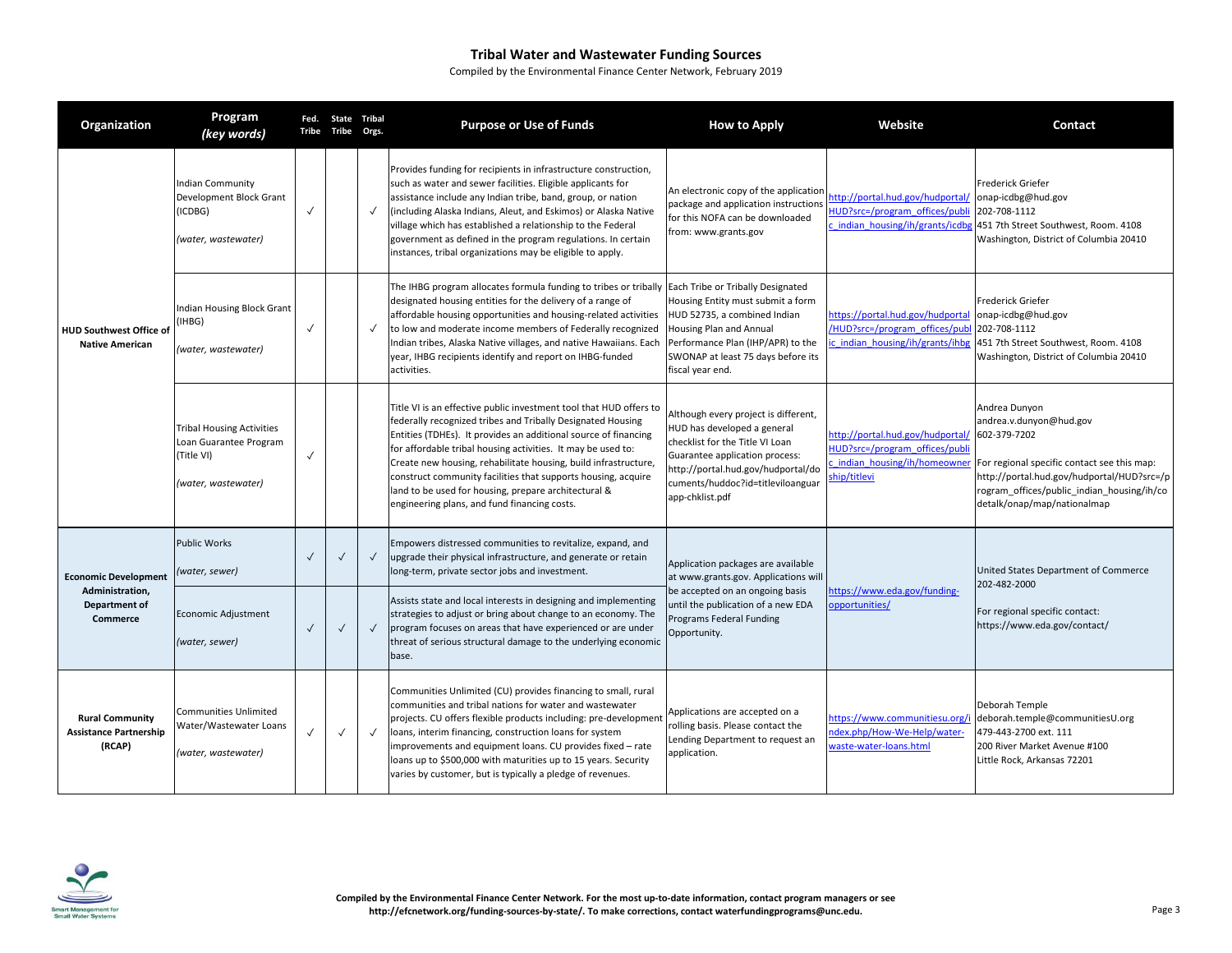| Organization                                                                                                            | Program<br>(key words)                                                                               | Fed.<br>Tribe | State<br>Tribe Orgs. | <b>Tribal</b> | <b>Purpose or Use of Funds</b>                                                                                                                                                                                                                                                                                                                                                                                                                 | <b>How to Apply</b>                                                                                                                                                                                                                                                                | Website                                                                                                             | Contact                                                                                                                                  |
|-------------------------------------------------------------------------------------------------------------------------|------------------------------------------------------------------------------------------------------|---------------|----------------------|---------------|------------------------------------------------------------------------------------------------------------------------------------------------------------------------------------------------------------------------------------------------------------------------------------------------------------------------------------------------------------------------------------------------------------------------------------------------|------------------------------------------------------------------------------------------------------------------------------------------------------------------------------------------------------------------------------------------------------------------------------------|---------------------------------------------------------------------------------------------------------------------|------------------------------------------------------------------------------------------------------------------------------------------|
| <b>CoBank</b>                                                                                                           | Rural Water and<br><b>Wastewater Lending</b><br>(water, wastewater)                                  | $\sqrt{ }$    | $\checkmark$         | $\checkmark$  | CoBank works with rural water and wastewater not-for-profit<br>systems, municipalities, and investor-owned utility companies<br>to provide interim and bridge financing, refinance of existing<br>debt, term loans for system upgrades, and lines of credit.                                                                                                                                                                                   | Applications are accepted<br>continuously. To apply, complete an<br>online Loan Request Form at:<br>www.cobank.com/h2oloan                                                                                                                                                         | http://www.cobank.com/About-<br>CoBank/Industries-We-<br>Serve/Water.aspx                                           | <b>Mark Shillingford</b><br>water@cobank.com<br>844-846-3135<br>6340 South Fiddlers Green Circle<br>Greenwood Village, Colorado 80111    |
| <b>Affiliated Tribes of</b><br><b>Northwest Indians</b><br><b>Economic Development</b><br><b>Corporation (ATNI-EDC)</b> | <b>ATNI-EDC Loan</b><br>(water, wastewater)                                                          | $\checkmark$  | $\checkmark$         |               | ATNI Loan funds shall be provided to eligible applicants for the<br>acquisition of land and buildings; the acquisition of furniture,<br>fixtures, and equipment; site preparation; clearance/<br>demolition and removal of structures; working capital; and<br>buyouts by purchase of assets or stock. The amount of funds<br>available for any single business enterprise shall range from a<br>minimum of \$5,000 to a maximum of \$125,000. | Applications are on the website and<br>accepted continuously. The ATNI<br><b>Financial Services Committee</b><br>reviews loan application during their<br>monthly meeting.                                                                                                         | https://atniedc.com/rlf/borrower<br>inquiry/                                                                        | Amber Schulz-Oliver<br>amber@atniedc.com<br>503-249-5770 ext. 104<br>6636 Northeast Sandy Boulevard<br>Portland, Oregon 97213            |
| <b>Indian Health Service</b>                                                                                            | <b>Sanitation Facilities</b><br>Construction (SFC)<br>Program<br>(water, wastewater, solid<br>waste) | $\checkmark$  |                      |               | The SFC Program assist Tribal governments with the<br>identification of sanitation facility infrastructure needs (water,<br>waste water and solid waste), project planning, and design,<br>construction funding and inspection and operation &<br>maintenance technical assistance.                                                                                                                                                            | Tribal government representatives<br>should contact the IHS Sanitation<br><b>Facility Construction Area Director</b><br>for more information.                                                                                                                                      | https://www.ihs.gov/dsfc/                                                                                           | <b>Mark Calkins</b><br>mark.calkins@ihs.gov<br>301-443-1046<br>For regional specific contact:<br>https://www.ihs.gov/dsfc/staff/         |
| Army Corp of Engineers Infrastructure                                                                                   | Section 219:<br>Environmental<br>(water, wastewater)                                                 | $\checkmark$  |                      |               | The Section 219 program provides planning, design, and<br>construction assistance for water- and sewer-related<br>environmental infrastructure and resource protection and<br>development projects for local communities throughout the<br>country.                                                                                                                                                                                            | The Corps must have an<br>authorization from Congress to<br>begin a project or study. To get a<br>project or study authorized,<br>applicants must submit a request for<br>assistance to the upcoming Water<br>Resource Development Act. Contact<br>the Corps for more information. | https://www.usace.army.mil/Mis<br>ions/Civil-Works/Project-<br>Partnership-<br>Agreements/model ra/section 2<br>19/ | Dave Wethington<br>david.m.wethington@usace.army.mil<br>202-761-1878<br>441 G Street Northwest<br>Washington, District of Columbia 20314 |

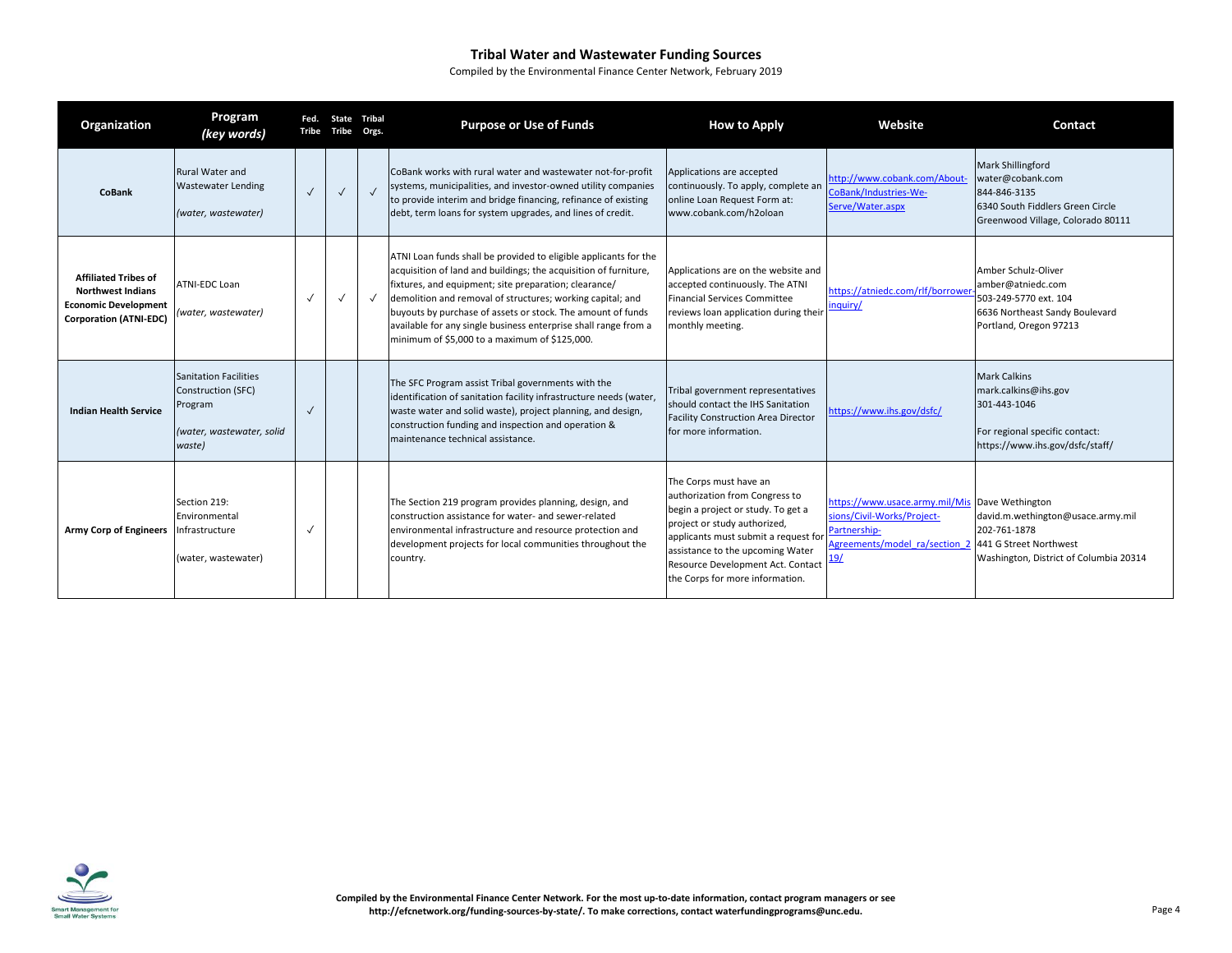| Organization                                                              | Program<br>(key words)                                                                                         | Fed.<br>Tribe | State Tribal<br>Tribe | Orgs. | <b>Purpose or Use of Funds</b>                                                                                                                                                                                                                                                                                                                                                                                                                                                                                                                                                                  | <b>How to Apply</b>                                                                                                                                                                                       | Website                                                       | Contact                                                                                                                                                                                                           |
|---------------------------------------------------------------------------|----------------------------------------------------------------------------------------------------------------|---------------|-----------------------|-------|-------------------------------------------------------------------------------------------------------------------------------------------------------------------------------------------------------------------------------------------------------------------------------------------------------------------------------------------------------------------------------------------------------------------------------------------------------------------------------------------------------------------------------------------------------------------------------------------------|-----------------------------------------------------------------------------------------------------------------------------------------------------------------------------------------------------------|---------------------------------------------------------------|-------------------------------------------------------------------------------------------------------------------------------------------------------------------------------------------------------------------|
| <b>US Department of the</b><br>Interior - Bureau of<br><b>Reclamation</b> | <b>WaterSMART Grants:</b><br><b>Water and Energy</b><br><b>Efficiency Grants</b><br>(water, energy efficiency) | $\checkmark$  |                       |       | Through Water and Energy Efficiency Grants, Reclamation<br>provides 50/50 cost share funding to irrigation and water<br>districts, tribes, states and other entities with water or power<br>delivery authority. Projects should seek to conserve and use<br>water more efficiently, increase the production of hydropower;<br>mitigate conflict risk in areas at high risk of future water<br>conflict; and accomplish other benefits that contribute to water<br>supply reliability in the western United States.                                                                              | <b>Funding Opportunity Announcement</b><br>anticipated to be posted to<br>grants.gov in January 2019.                                                                                                     | https://www.usbr.gov/watersma<br>rt/weeg/index.html           |                                                                                                                                                                                                                   |
|                                                                           | <b>WaterSMART Grants: Small-</b><br><b>Scale Efficiency Projects</b><br>(water efficiency)                     | $\checkmark$  |                       |       | Through Small-Scale Water Efficiency Projects, Reclamation<br>provides 50/50 cost share funding to irrigation and water<br>districts, tribes, states and other entities with water or power<br>delivery authority. Projects support small-scale water<br>management efforts (up to \$75,000 in Federal funding for each<br>project) that have been identified through previous planning<br>efforts. Reclamation has developed a streamlined selection and<br>review process to reflect the small-scale nature of these<br>projects.                                                             | <b>Funding Opportunity Announcement</b><br>(BOR-DO-19-F005) was posted to<br>grants.gov in January 2019.<br>Proposals will be accepted until the<br>application submission deadline of<br>April 24, 2019. | https://www.usbr.gov/watersma<br>t/swep/index.html            | Josh German<br>jgerman@usbr.gov<br>303-445-2839<br>or<br>Robin Graber<br>rgraber@usbr.gov<br>303-445-2764                                                                                                         |
|                                                                           | <b>WaterSMART Grants:</b><br><b>Water Marketing</b><br>(water marketing)                                       | $\checkmark$  |                       |       | Through Water Marketing Strategy grants Reclamation provides<br>50/50 cost share funding to irrigation and water districts, tribes,<br>states and other entities with water or power delivery<br>authority. These grants provide meaningful support for entities<br>exploring actions that can be taken to develop or facilitate<br>water marketing. Under this funding opportunity applicants will grants.gov in February 2019.<br>be invited to conduct planning activities to develop a water<br>marketing strategy to establish or expand water markets or<br>water marketing transactions. | <b>Funding Opportunity Announcement</b><br>anticipated to be posted to                                                                                                                                    | https://www.usbr.gov/watersma<br>rt/watermarketing/index.html | Building 67 (84-51000)<br>P.O. Box 25007<br>Denver, Colorado 80225                                                                                                                                                |
|                                                                           | Title XVI Water<br><b>Reclamation &amp; Reuse</b><br>Program<br>(water, wastewater)                            | $\checkmark$  |                       |       | Title XVI is Reclamation's water recycling and reuse program.<br>Reclamation works with non-Federal partners to identify and<br>investigate opportunities to reclaim and reuse wastewaters and<br>impaired ground and surface water in the 17 Western states<br>and Hawaii. Entities with Congressionally authorized projects or<br>that are eligible under section 4009(c) of the Water<br>Infrastructure Improvements for the Nation Act (WIIN) may<br>seek competitive, cost-shared funding to plan, design and<br>construct projects.                                                       | In FY 2019, Reclamation will be<br>offering funding under the Title XVI<br>Program for research, planning,<br>design, and construction of<br>congressionally authorized or WIIN<br>Title XVI Projects.    | http://www.usbr.gov/watersmart<br>title/index.html            | Amanda Erath<br>aerath@usbr.gov<br>303-445-2766<br>Building 67 (84-51000)<br>P.O. Box 25007<br>Denver, Colorado 80225<br>For regional specific contact:<br>http://www.usbr.gov/watersmart/title/conta<br>cts.html |